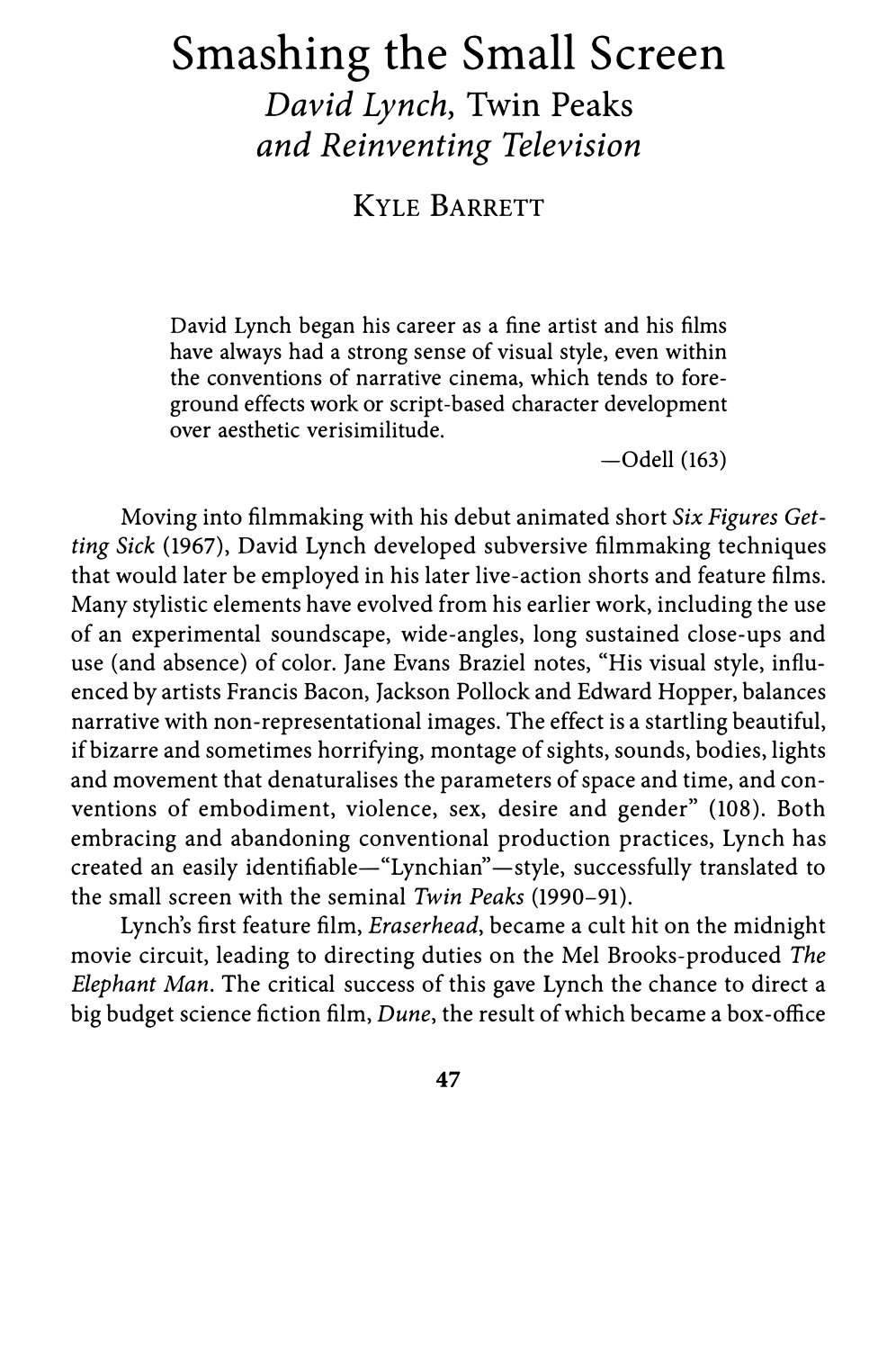and critical failure. However, his multi-film contract with producer Dino De Laurentiis allowed Lynch to produce the decidedly different, and superior, *Blue Velvet.* This film landed the director back in favor with the critics, and during this period he would begin his collaboration with television writer Mark Frost. They developed a series of aborted projects, including the surrealist comedy *One Saliva Bubble* (1986) and *Goddess* (1988), based on the life of Marilyn Monroe. These projects could be considered precursors that would lead to *Twin Peaks.* 

The evolution of Lynch's career from painter to filmmaker shows him to be a practitioner who has been able to adopt and transform creative restrictions that fit within various platforms, observes Allister Mactaggart: "The genesis of his film practice via his 'visionary' engagement with one of his paintings is central ... to an understanding of his body of work. It is not tangential to it or only of minor significance; it helps to place the films within a fine art context and sensibility" (12). Lynch's directing style from his feature film work was assimilated into the restrictions of television production, which would have a lasting influence on the small screen. The purpose of this essay is to evaluate the techniques Lynch employs within the episodes of *Twin Peaks* he directed, including the pilot, episode two, eight, nine, 14 and the series finale. The announcement of a revival series of *Twin Peaks* in 2017 makes it appropriate to analyze what made the series so significant when it first aired, and thorough analysis of its visual style, established by Lynch, will demonstrate the inspired creativity available within the traditionally restrictive network television practices. Jonathan Bignell comments, "The television serial was granted the artistic status of being an experimental work that challenged the norms of television, and was attached to the name of an acknowledged cinema director whose work carried prestige among audiences of art cinema" (175).

Despite certain limitations with regard to television production, Lynch was given a degree of freedom, and *Twin Peaks* marked a significant shift toward a cinematic experience within the confines of the living room.

### *Lynchian: A Look, a Mood, a Feeling*

Firstly, this essay will establish the key parameters of Lynch's style. As stated above, Lynch's practices as a painter fed into his cinematic work, generating visual abstractions with a lens rather than a paintbrush whereby he is able to cultivate his artistic vision within the parameters of film production. As Martha Nochimson observes, "To use narrative as a support for the dream, Lynch takes a page from the painters who inspired him and neutralizes as much as he can of the drive in narrative to take control of a film" (16). While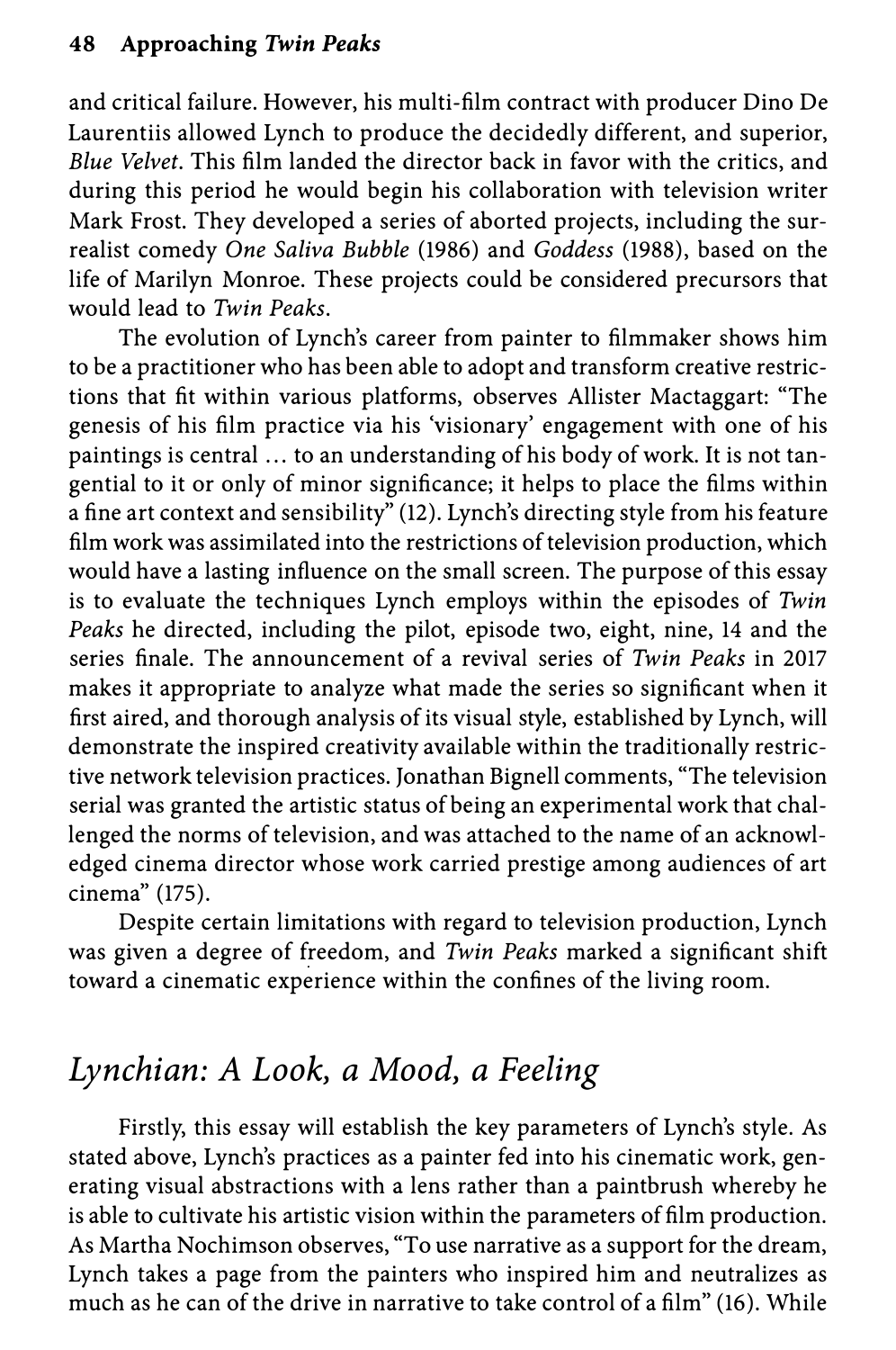narrative is also a site for experimentation for Lynch, we first must establish the images, or at least the manner in which he constructs his images: writes Richard Woodward, "From his astonishing feature debut, *Eraserhead,* in 1977, through his first mainstream success with *The Elephant Man* in 1980, ... Lynch has developed a peculiar signature. Within established moods of dread and mystery, disturbing things happen in the frame or on the soundtrack" (50). The world of *Eraserhead,* for example, is based largely on Lynch's experience of Philadelphia. The stale, cold, industrial environment in which Henry Spencer (Jack Nance) lives provides Lynch the canvas to gradually introduce various abstractions. Within these abstractions lies the painterly aspects of Lynch's work where his creative practice as an artist translates into film production. Key examples of this would be the use of framing where Lynch creates precise images including subjects that are often static within the frame, much like a canvas painting. Greg Olson comments, "Lynch's modus operandi remains that of a painter ... treating a film set like an unfinished canvas that he's still actively adding to as the work develops via intuition and experimentation rather than detailed planning" (289). To fill this canvas, Lynch employs an atmospheric, subversive use of sound. Through close collaboration with sound designer Alan Splet, from the short *The Grandmother* (1970) up to *Blue Velvet,* Lynch would continuously manipulate his images with sound design. This is evident as early as *Six Figures Getting Sick,* which was looped with a siren, an effect detached from the images depicted. Although these are two large areas to explore-Lynch's images and sound-they will be filtered within application to Lynch's painterly aesthetics. Images will be explored through the use of framing, camera movement and visual content. Sound will be explored through its relationship to these images and how they are utilized, subverted and re-appropriated. Ultimately, the bridge between film and fine art practices within Lynch's work refashions conventions and, as Mactaggart notes, Lynch's techniques "reference avant-garde artistic practice and they also operate within mainstream cinema, although at its edges, which perhaps explains, to a degree, Lynch's status within the Hollywood film industry" (18). I will now consider how some of these abstractions were formed prior to *Twin Peaks.* 

### *Everything Is Fine? Abstractions in the Radiator*

*Eraserhead* features some of Lynch's most creative abstractions, including the Lady in the Radiator (Laurel Near), who provides a comforting presence for the troubled Henry (Jack Nance), and most famously, the malformed "Baby." However, despite the grotesque imagery, Lynch captures his world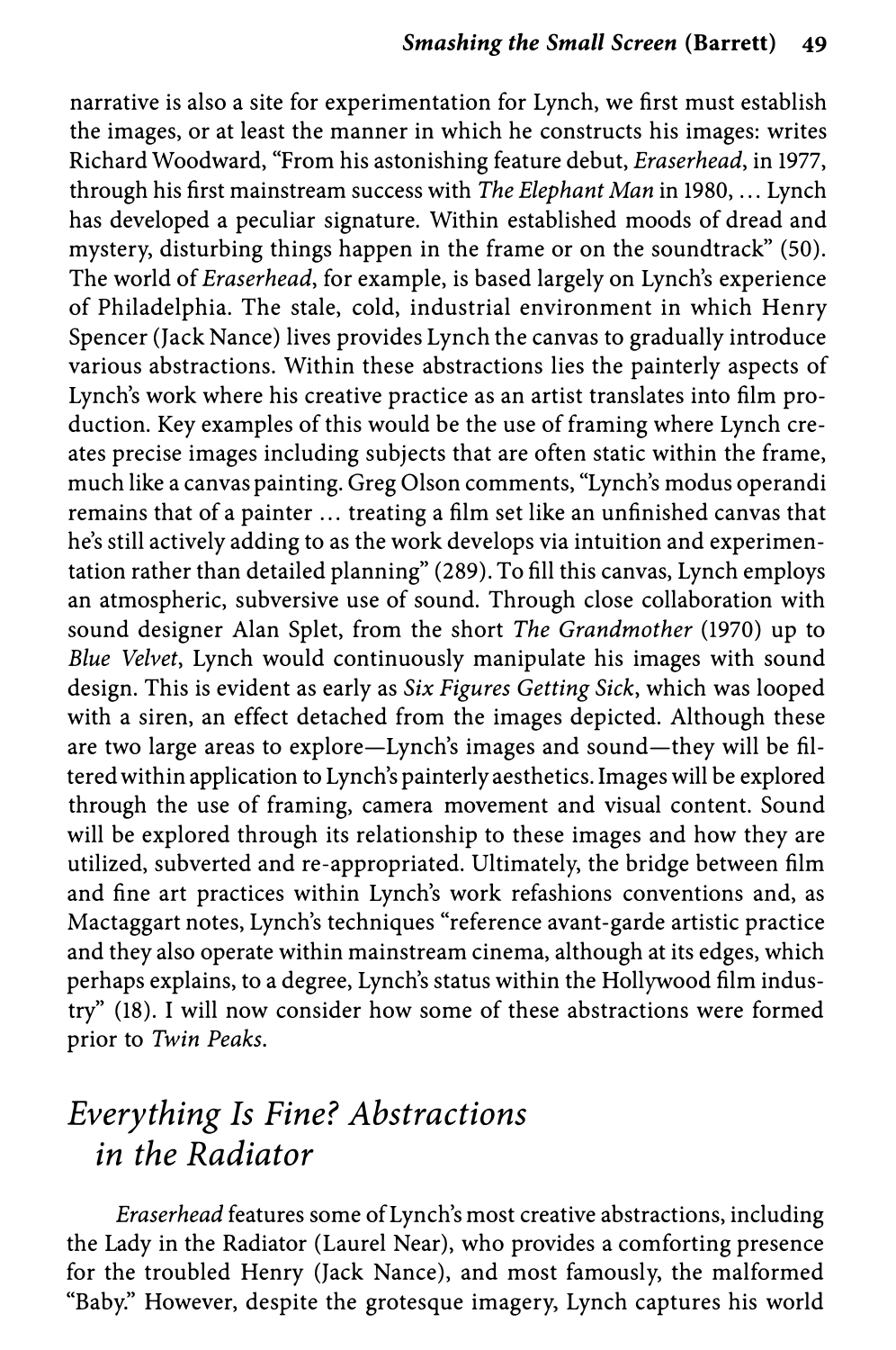with smooth tracking shots and sustained wide-angles. Lynch utilizes a wideangle to follow Henry and to depict his journey home. The angle enables a greater view of Henry's industrial, vacant world as he travels over mud hills and tries to avoid puddles of water.

The absence of conventional coverage, including inserts and close-ups, reinforces the industrial setting as Lynch tries to reveal to the viewer as much as he can through this angle. It also allows Nance to project Henry's awkward mannerisms and body language, which over-emphasizes the absence of dialogue. The near silence of this sequence, and the way in which Henry moves, suggest a reference to silent cinema, with the character similar to Chaplin or Keaton through the awkward manner in which he presents himself.

The static frame, then, acts as Lynch's canvas and thus develops visual abstractions through character, sound, set design and *mise-en-scene.* The familiar zigzag floor pattern, later appearing in *Twin Peaks,* makes an appearance in Henry's apartment building which Lynch, again, reveals through a wide-angle. However, the camera moves closer toward Henry as he enters the escalator, becoming more involved in his personal space until he ultimately arrives home.

Lynch later utilizes close-ups to focus on the grotesque imagery, particularly the infamous dinner scene during which miniature chickens hemorrhage. The combination of these techniques, then, draws the audience deeper into the world and makes them active participants. Observes Isabella van Elferen, "With the help of nonconventional camera use (angles, zooms, fast edits, jump cuts) and alienating extra-diegetic inserts on the one hand, and the reversal and doubling of cinematic motifs on the other, [Lynch's] films foreground the medium of film as an active agent in the blurring of boundaries between reality, fiction, memory, and the unconscious" (176). As van Elferen suggests, the camerawork Lynch employs explores the dynamics of his fictional realms. This style of shooting would later become a tool for his future projects. The dynamics within *Eraserhead* offer a perfect example and suitable introduction to Lynch's techniques-wide-angles, sound, static framing-which would later translate on to the television screen. As noted above, the creation of Lynch's cinematic images, particularly the use of wideangles, produces the shape of the canvas in which Lynch adds all of the abstractions, using the camera as a paintbrush, the actors as the brush strokes, and the soundscape to layer his images.

# *Falling through Space: The Aural Field*

Since his early shorts, Lynch has utilized the possibilities of an experimental sound design, and in collaboration with Splet, he is able to add further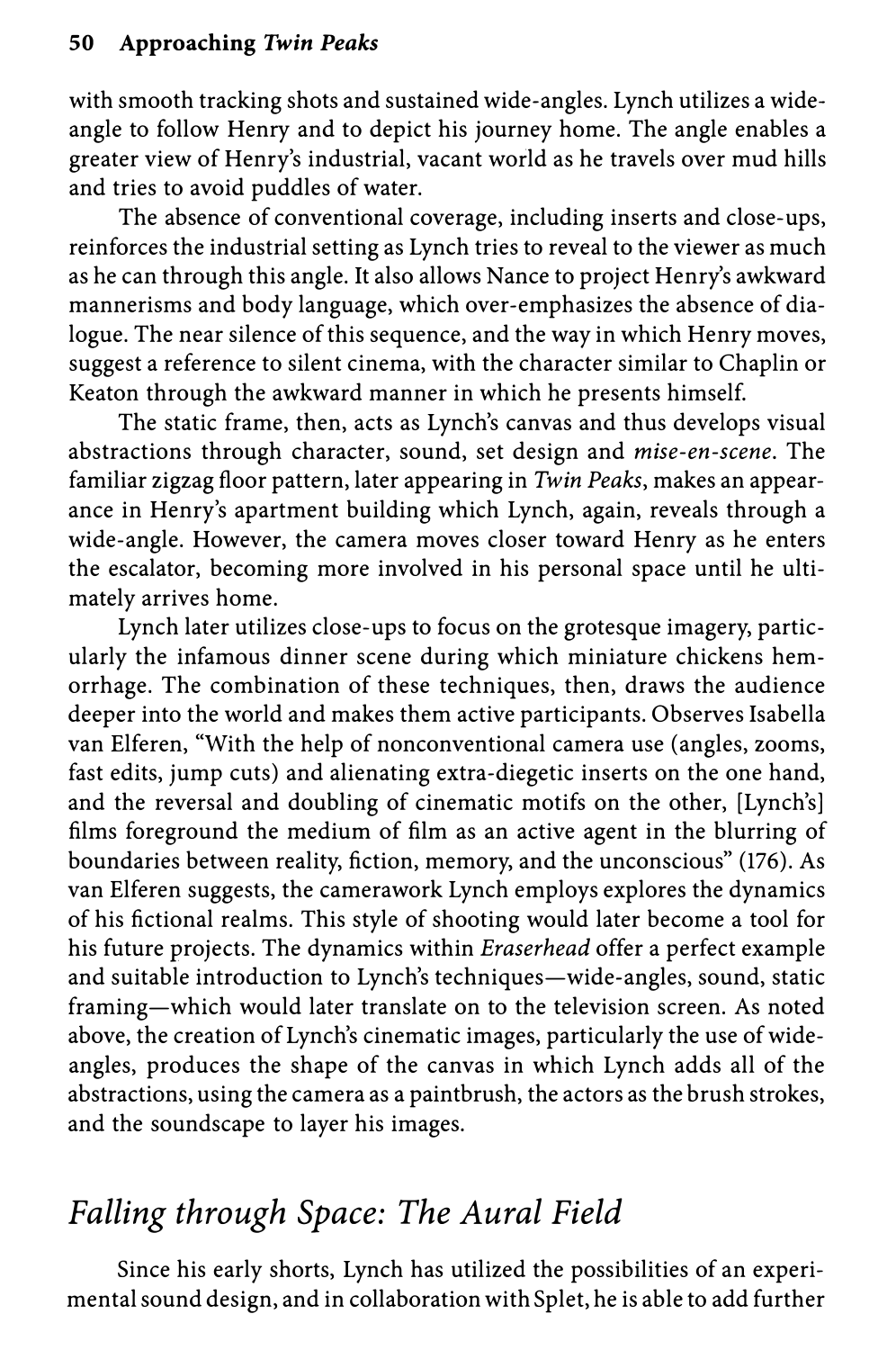dimensions to his images: "I know there's a dialogue between the director and the sound designer. There has to be. But how much of a dialogue and how much do you go into that with them? So, it seems to me that the whole thing is to get people on the same track and just keep going so that everything that comes through is fitting into this world" (Lynch 46). Each soundscape reinforces and emphasizes the dream-like nature of every project Lynch has created, thereby enhancing the abstract imagery. The drones, reversals and inversion of everyday sounds suggest other worlds coming into close contact with our own. Writes Martha Nochimson, "We know the power of Lynch's ninety-percent solution from the haunting visual and aural images in his films: curtains and branches rising and falling in the wind, fire, clouds, a hero whose hair literally stands on end, a blue-lipped drowned girl wrapped in plastic, a blonde matron's face smeared with scarlet lipstick, a car wreck lit by headlights on a dark country road" (17). These images that Nochimson identifies, while abstract in their own right, are provided a further layer through the soundscape that Lynch designs which makes his work richer and more seductive than that of other filmmakers.

*Twin Peaks* was able to demonstrate this further. As discussed later in this essay, the sound design had rarely been so experimental within television production, in order to offer audiences a haunting aural experience: ''Audio and visual media cooperate to build the surreal universes of nonlinear narratives and overlapping realities of his dreamscapes, and the combination is typically evaluated as extremely disconcerting" (van Elferen 175).

Lynch himself has discussed the use of sound in his work in relation to the emotional appeal, regardless of how abstract the design may be: "So it's finding those sounds that fit, and yet don't fit. They're just off, but they amplify the emotion, or amplify the feeling" (Lynch 47). Amplifying the emotion through the use of a soundscape pushes beyond conventional melodrama, an association made to *Twin Peaks* on several occasions. Writes Sheli Ayers, *"Twin Peaks* borrowed heavily from both televisual and cinematic genres: soap opera, melodrama, police procedural and *film noir.* At times the series may have called the viewer's attention to these recycled conventions; however, it did not do so in a way that prevented his or her emotional involvement" (96). In typical Lynchian style, the combination of the above genres, styles and themes is presented in a somewhat abstract fashion which can feel disjointed, at times disorienting; however, it never feels never tedious.

The aural field of buzzes, pauses, wind, industrial machinery and pulses maintains the interest of the viewer as it acts as a point of investigation where the audience, at times, is probed to discover where these sounds are diegetic within the environment: "Diegetic sound in Lynch's films is hard to ignore. It is pushed into the foreground of the sound design, emphatically suggesting presence.... Doors are slammed too loudly, cigarettes are lit at deafening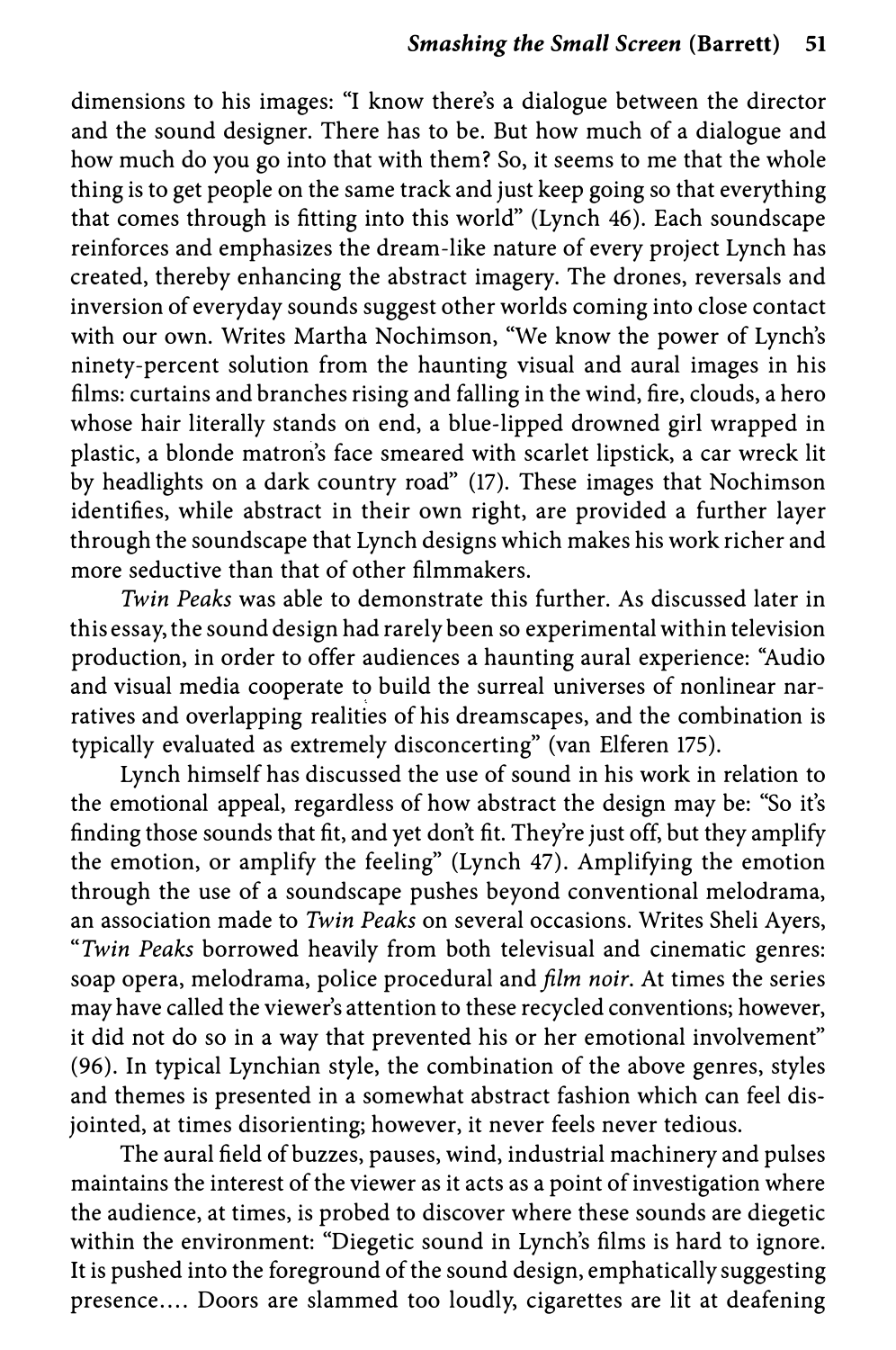volumes, fires blaze and waterfalls roar as if they are personally communicating a message to the viewer-but the message, invariably, is one whose only content is its own non-signification" (van Elferen 179). By emphasizing the sound design, Lynch places it in the foreground and is able to further challenge the conventions and expectations of the audience, as they can no longer ignore the aural field, so it becomes central to the experience. An example of this can be found in the opening scenes of *The Elephant Man,*  which depict the titular character's birth. Lynch symbolizes the birth by having the mother appear to be struck down by an elephant. This is visualized in slow-motion and made more shocking with the subversion of the sound of the mother's screams that have been altered to match the movement of the actor.

The muffled screams, the cutting between the mother and the elephant, as well as the heightened use of a "thump" from the elephant's trunk, bring the viewer into the agony of giving birth to John Merrick. The distortions of both the image and sound reflect Lynch's painterly attributes, even referring back to his early short *The Alphabet* (1968), which also employed similar use of distorted sound and slow-motion.

#### *Into the Dark: Lynching and Frosting Television*

The next project that drew Lynch mass attention from audiences and critics alike was, of course, *Twin Peaks.* During this period, television was struggling to regain the attention of viewers. Some of the most popular shows at that time were *Cheers* (1982-93), *The Simpsons* (1987-present), and *Roseanne* (1988-97), all of which, with the exception of *Rosanne,* were on rival networks to *Twin Peaks'* eventual home, American Broadcasting Company (ABC). Professor of television history and methodologies at the University of Reading, Jonathan Bignell states, "Following the arrival of cable television as a significant force in the United States in the 1980s, network television viewing in evening prime time had fallen from 91 per cent of the audience in 1979 to 67 per cent by 1989. *Twin Peaks* was an effort to attract cable viewers back to network television by offering them what appeared to be a prestige 'art' television programme" (175). Network television's state during this period, as Bignell suggests, was dwindling due to cable programming providing more adult content.

The shows mentioned above, while successful in their own right, lack the visual elements that Lynch would bring to television production. Writes John Caldwell, "One of the central working concerns in television production in the 1980s concerned the formal potential of the television image, and espe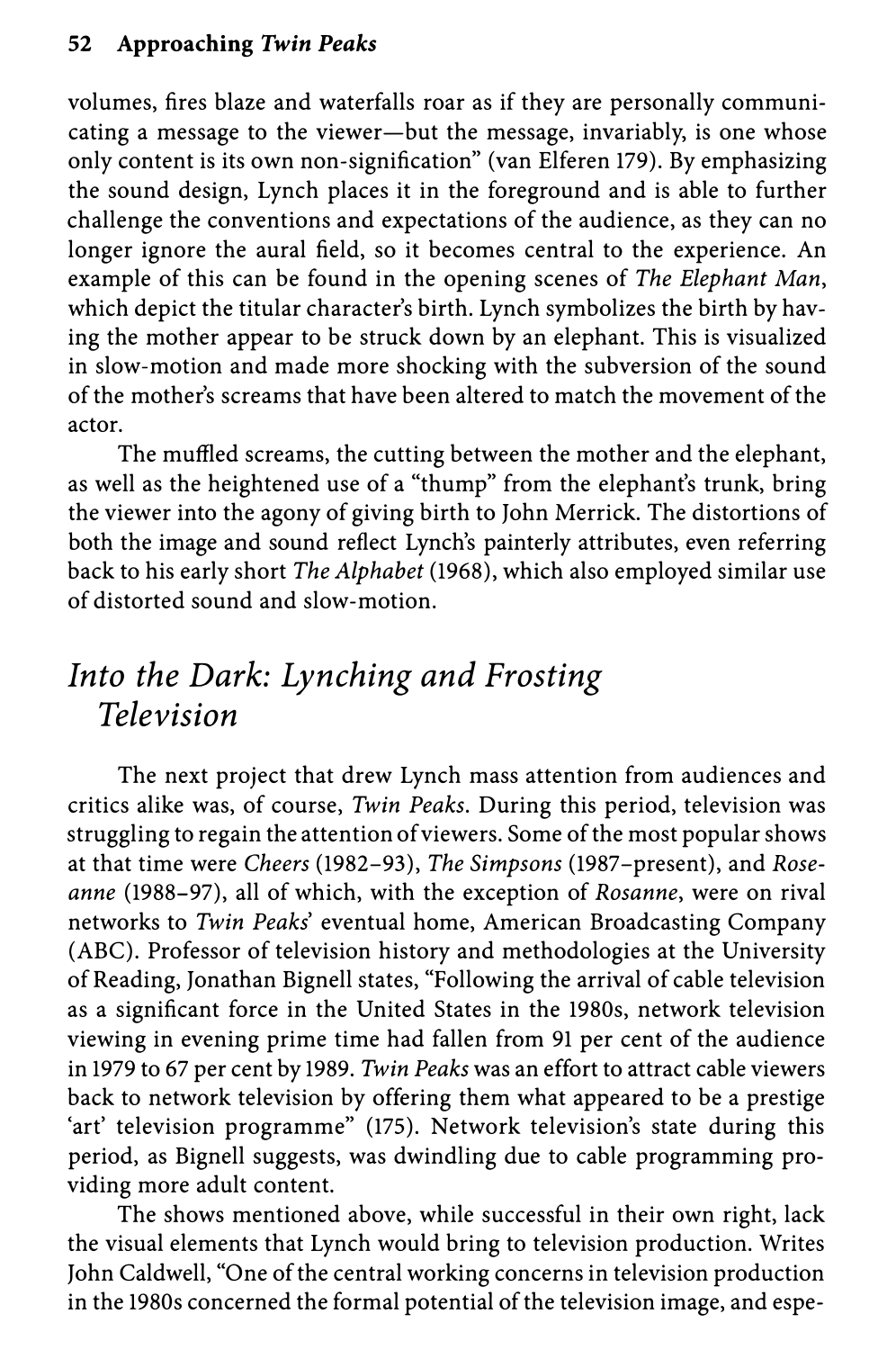cially the question of what can be done within the constraints and confines of the limited television frame.... Some DPs saw in primetime Bertolucciesque cinematic potential; others, melodic sensitivity. TV was inherently like film; TV and film were antithetical" (297). While the above-mentioned shows were able to work successfully despite the constraints of the televisual image at this time, they were maintaining a standard practice. Granted, *The Simpsons* was *the* most visual show of the lot-it is animation-and was as postmodern as *Twin Peaks* would become. Other television shows at the time were standard fare with regard to a directorial style. Cult sci-fi series *Star Trek: The Next Generation* (1987-94), for example, was limited by its budget and could only produce a 'safe' visual design with regard to shots and editing choices. During lengthy dialogue sequences there would be mid-shot to closeup to mid-shot, cutting back and forth between characters as they spoke. Additionally, popular sitcom *Cheers* was filmed in front of a studio audience and was a multi-camera directed show, allowing for easy cuts to be made from various shot sizes without too many continuity issues. With a conventional filmic style, the strength of these shows lay in their writing.

*Twin Peaks* became a breath of fresh air with Lynch's touches, and his partnership with Frost, co-creator and producer, would only enable him further to refine and refashion the stale environment of television production:

By wrapping their work in the plastic of conventional television storytelling, and then reimagining what the medium could deliver, David Lynch and Mark Frost redefined the boundaries of network TV, creating one of the most influential series in the history of the medium; one that, for a brief moment in time, enthralled an audience that hadn't known they were hungry for something new until they finally got a taste [Burns 6].

If Lynch was bringing his practices to television, then Frost, who had worked on the influential television series *Hill Street Blues* (1981-87), was able to enhance his skills as a writer and play off of Lynch's abstractions. As Chris Rodley says,

Some commentators have assumed that the Lynch/Frost partnership was simply one in which the former had exclusive rights on the "weird" factor, while the latter provided the strategies and working practices necessary to the creation and production of the series. However, this ignores some of the more eccentric contributions Frost had made to shows such as *Hill Street Blues,* and the fact that the partnership had already produced a bizarre feature script entitled *One Saliva Bubble* [155].

Lynch's abstractions were able to merge with Frost's narrative sensibilities that, at first, appear to be within the conventions of television drama yet are gradually subverted as the series progresses.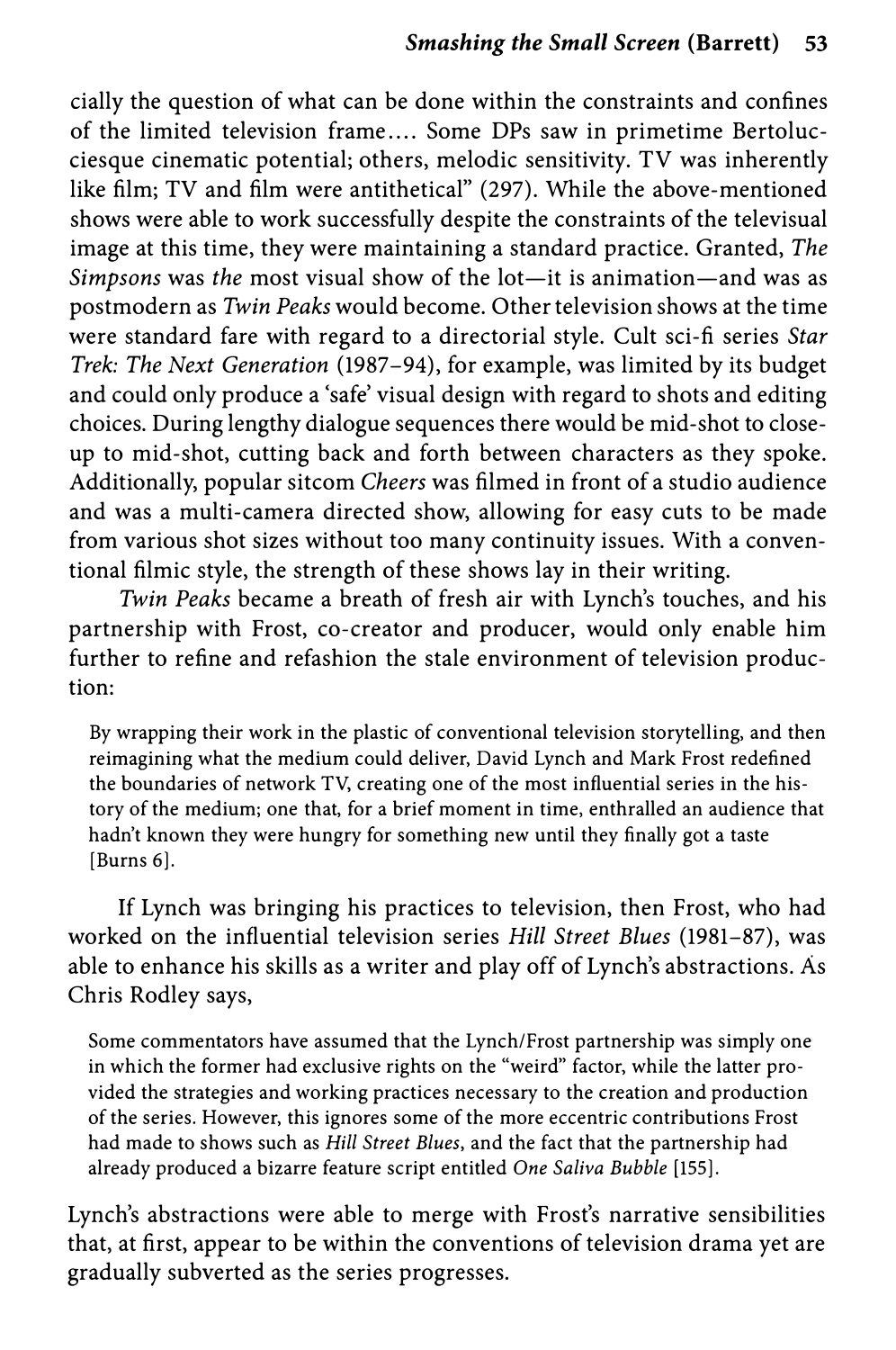# *Majestic Trees: Situating the Series, Opening Moments and Developing Tropes*

Utilizing the soap opera enabled both Lynch and Frost to, at first, present a sense of familiarity to the audience by playing on the elements associated with this genre: "Soap operas ... rely heavily on a host of storytelling conventions that viewers are familiar with and have come to expect, from the evil twin to the cheating husband to the family feud" (Burns 31). While cheating husbands and lookalikes would eventually appear, Lynch and Frost would explore these tropes yet withhold their development as abstractions, and improvisations would prolong narrative progress: "Lynch's glowing objects illuminate a narrative which purports to require answers conventionally accessed by finite resources of plot, but actually serves only to postpone them, and ultimately resolve the enigma by revealing that its only purpose is to prolong the narrative indefinitely" (Sheen 43). The postponements and subversions of conventional narrative emerge within the first 15 minutes of the pilot. We are introduced to Josie Packard, who sits and hums to herself in her bedroom. Then we see Pete and Catherine Martell conversing before Pete ventures out to fish. Pete discovers Laura Palmer's body "wrapped in plastic," and proceeds to inform Sheriff Harry Truman.

The Sheriff arrives on the scene of the crime and establishes the identity of the body for the audience. The pace and relentlessness of the action within these early moments creates a disorienting and intense experience for viewers as they are bombarded with a series of events. We are also introduced to a group of characters that will only expand over the episode's running time and continue the postponement of the introduction to the main character, Dale Cooper.

At first, it would appear Sheriff Truman is the principle protagonist. He is the primary authority figure the audience has been introduced to so far. However, an additional layer is added when Ronette Pulaski appears beaten and traumatized, crossing over the state line, leading the FBI to send Cooper to investigate. It is here where Lynch and Frost start playing with conventions as well as tone, mood and atmosphere, indicated with the arrival of Cooper. After a series of horrific and perplexing events, the audience is presented with a clean-cut, sharply dressed government agent whose personality contradicts the stereotype of a stern, gruff investigator.

Cooper at first appears to be strictly professional, discussing key case facts as he dictates to his tape-recorder. However, the dialogue shifts into the food he enjoyed and the scenery of Twin Peaks as he drives into town. This undercuts the very first impression the audience can make of the charactera "no nonsense" investigator-and refashions this archetypal detective/inves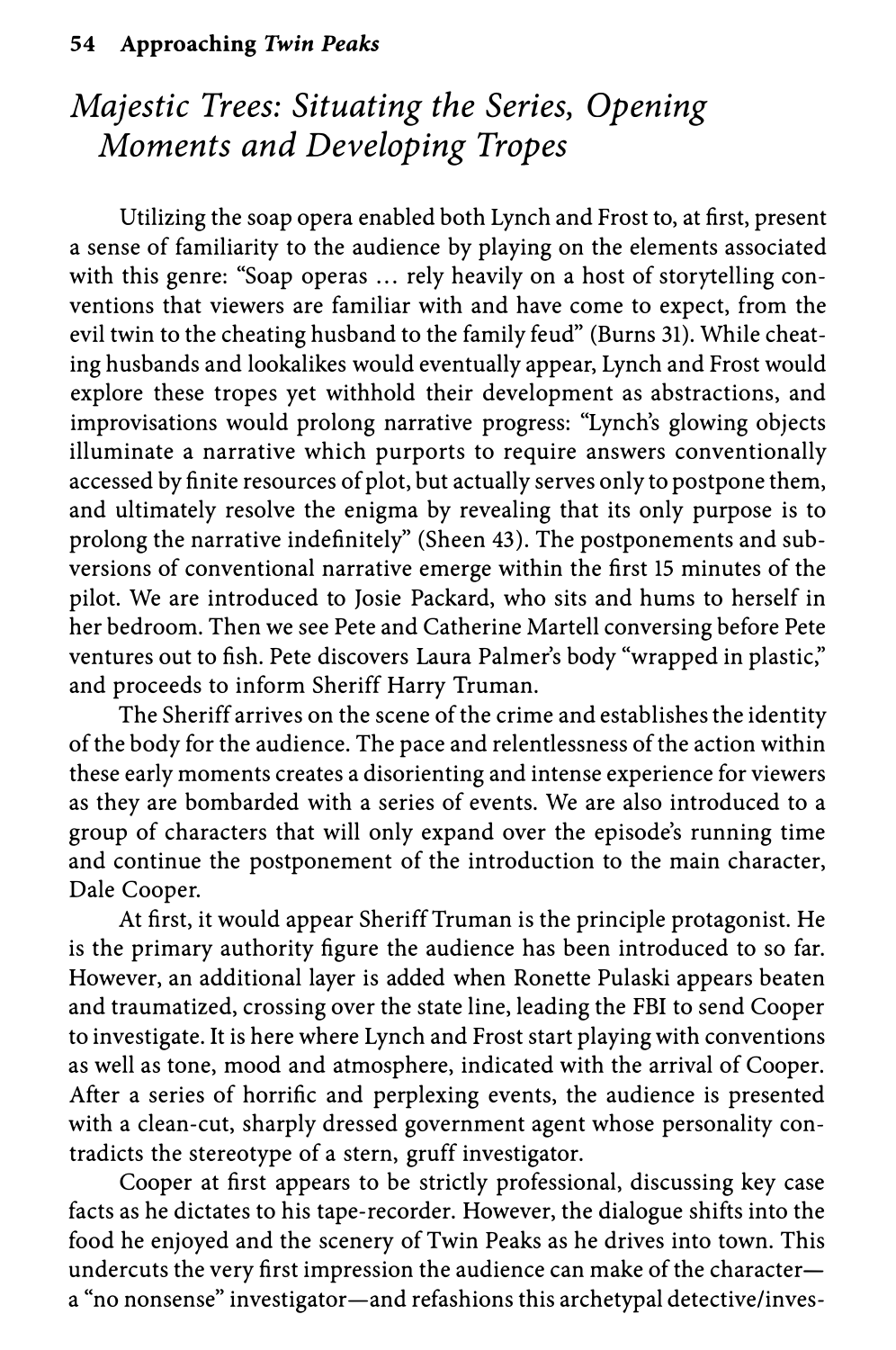tigator character into something seemingly original: "Lynch's major achievement in *Twin Peaks* was to play strictly by the dubious rules of elected genre and still find numerous opportunities to display his quirky humor and other forms of aesthetic distancing" (Rosenbaum 26). The idiosyncrasies both Lynch and Frost inject into the pilot episode set the groundwork for the rest of the show, and the design of the town and its inhabitants would be developed further from these eccentricities.

### *A Wind in the Trees: The Look of the Town*

Aside from its ability to reshape the familiar, *Twin Peaks* was a stark contrast to other dramas through its visual style: *"Twin Peaks'* innovation consisted in its translation of a cinematic technique into televisual terms" (Ayers 96). Lynch's techniques of slow camera shots, wide-angles and closeups were filtered into television production to create a cinematic style, as Ayers indicates. It is the episodes that Lynch helmed as director that stand out as the most cinematic:

Lynch directed only a handful of *Twin Peaks* episodes, but all the most resonant set pieces-Cooper's extracting a tiny letter *R* from under one of Laura's fingernails, his Tibetan rock throwing, the "Red Room" sequences featuring the tiny Man from Another Place (seen early in the series and again in the final episode), and the disturbing death of Laura's look-alike cousin, Madeleine, at the hands of Laura's father Leland Palmer (Ray Wise)-were directed by Lynch. They were also written or cowritten by Frost, who, like Lynch, deserves credit for TV boldness on a very large scale [Bianculli 303].

Refusing to adhere to standard televisual style, Lynch was able to translate his practices through a variety of simple, yet effective, means. The classic shooting aspect ratio for television is 1:33, which represents a significant fraction of the scope available for cinematic production. The constraints of working within television were a significant challenge for Lynch: "It's a terrible medium and you're just *aching* because you know the way it could be. I'm waiting for a TV that's not 1:33 ratio, but is able to show different formats" (Lynch 176). However, the visual image limitations would become less of an issue with Lynch who was still able to refashion his cinematic techniques to fit within a smaller scale and, perhaps, develop them further.

The pilot's first scene opens with a slow pan-shot across Josie's bedroom. This is a technique Duwayne Dunham would employ as the director for the next episode within the first scene, providing a visual continuity between the first two episodes. This shot in the pilot delays the introduction to Josie as well as maintaining the air of mystery that has been established during the montage over the opening credits, "to transport viewers into the strange town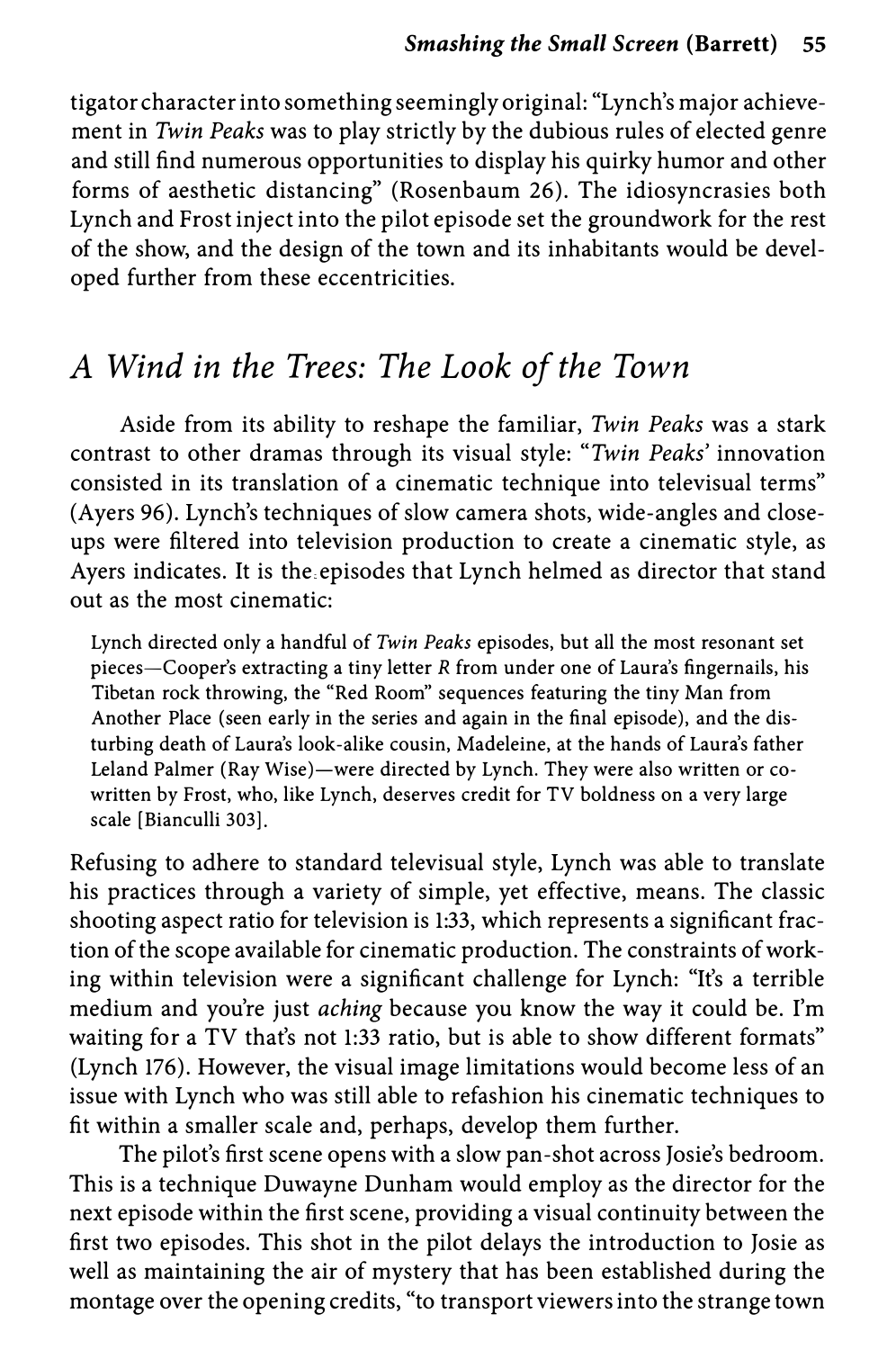in a visually memorable calling card, a gateway into the world that David Lynch and Mark Frost have created" (Burns 15). The pan shot is re-employed by Lynch when Sarah Palmer learns of her daughter's death by way of a phone call from her husband, Leland. Instead of focusing on her as she grieves, the camera moves along the cord of the phone slowly, before cutting to a midshot of Sarah screaming. The jolt of this scene disorients the audience as Lynch prolongs Sarah's agony: "It wasn't about pushing;' Lynch explains. "It's watching two people realize something horrible. And it happens in time, in a sequence. And the audience knows much more than they do. And it's painful" (167). The slowness of these shots builds the visual style Lynch wants to utilise for the series despite acting in complete opposition to the speed in which the narrative has developed.

We can further see his characteristics through the use of a close-up on Laura Palmer's face, as her body is unwrapped from plastic. To enhance the cinematic aspirations further, Lynch employed tracking shots to add extra dimensions to the restricted image as well as sustain the dream-like atmosphere established in the opening credits:

The tracking shots through the school especially linger over things and peoplegrieving friends in their desks, an empty desk, the deserted halls, a trophy case with its rows of signified accomplishments, a picture of the dead Homecoming Queen-all neatly arranged, organized according to a familiar principle, replicated in high schools throughout the land, hinting of a pattern or patterns that should be meaningful for the people who usually move through the halls [Telotte 162].

Lynch further demonstrates his painterliness with his smooth camera work. The camera acts as a brush sliding over the canvas of the televisual landscape. An example can be noted as the camera glides through the school, the students unaware that Laura's body has been discovered. The dramatic irony and sense of dread is contrasted with playful dialogue between classmates and the hypnotic score by Badalamenti. When Laura's closest friends, James and Donna, realize what has happened, Lynch keeps the camera static and allows the silence to fill the scene before Donna starts to weep.

### *Something in the Air: Listening to the Town*

A central facet of Lynch's work, as previously stated, is the creative sound design, where problems arose for the series: "The power of most movies is in the bigness of the image and the sound and the romance. On TV the sound suffers and the impact suffers.... For instance, no matter what I tried to do in the sound mix, it never sounded good on TV" (Lynch 175). Despite this drawback, the opportunities Lynch finds within a scene to utilize the aural field create a further dimension to add to the atmosphere. The shots of trees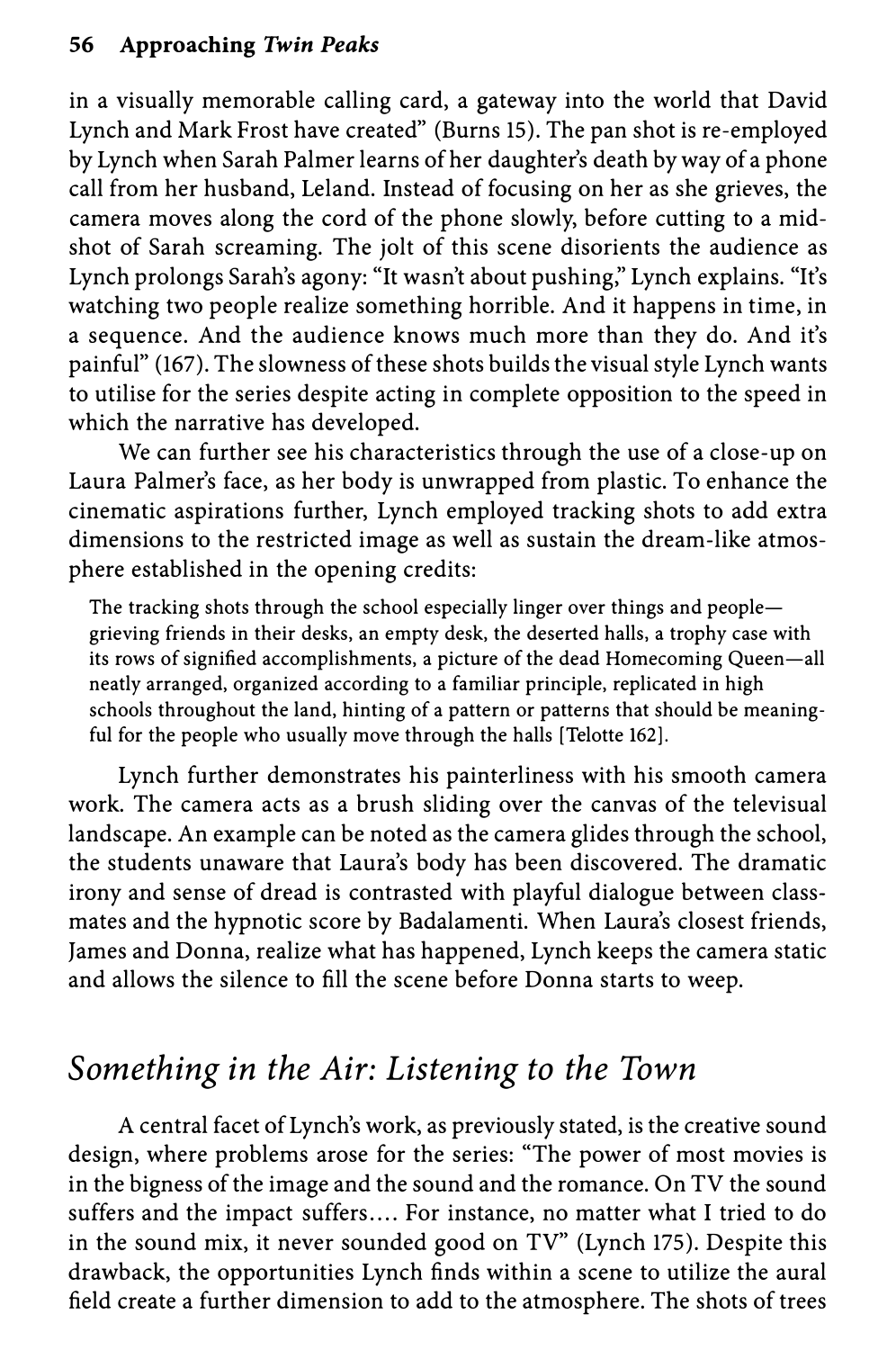and the traffic lights changing from green to red, while abstract, are supported by a constant howl of wind. The repetition of this sound throughout the series maintains the atmosphere of the series and, as we find out from Truman in episode four, "There's a sort of evil out there. Something very, very strange in these old *woods:'* Lynch's repetition of the howl supports this proclamation and acts as a reference point for the viewer as the series delves deeper into the secrets of the town.

Electricity also becomes a character unto itself with the use of buzzes and glitches, not least in the scene in which Cooper examines Laura's body for the first time and is distracted by malfunctioning fluorescent lights. Within this scene is a small digression. Cooper asks the orderly to give the Sheriff and himself some privacy. The orderly gives him his name instead, mishearing what Cooper asked. Cooper, hesitant, repeats his request and the orderly leaves. The actor playing the orderly genuinely believed Kyle Maclachlan was asking his name. Instead of leaving this mistake on the cutting room floor, Lynch utilized it to give the scene some sense of realism: "With his weird, incomprehensible scenes and characters, Lynch forces us to let go of our reflective disposition and concepts, and instead to actively create the film for ourselves and set its interpretation as an extension of our own feelings of uneasiness and bewilderment" (Manning 64). The abstract visual of the buzzing, malfunctioning light and the peppy enthusiasm of Cooper are strange enough, and the mistake of mishearing someone gives an air of reality and sense of comedy to a dark scene.

The second episode cements the visual elements Lynch established in the pilot and takes them further. The episode begins with the credits over an unedited wide shot of the Horne family sitting having dinner, with Ben at the head of the table. As cutlery clangs against plates, the only other audible sounds are the moans of Johnny Horne. This scene is interrupted by the arrival of Jerry Horne, Ben's brother. Lynch eases us into the sense of the familiar-a quiet family meal-before Jerry literally bursts into the room but says nothing to the family and directs the bellhops to help him find a sandwich. The scene continues as Ben and Jerry share a sandwich and does little to advance the narrative; it acts as Lynch's first postponement in the episode.

As we learn more about the inhabitants of the town as well as more about the darker elements-such as One Eyed Jacks (simultaneously a brothel and casino)-Lynch begins to chip away the layers of the town as he did previously in *Blue Velvet.* The episode includes the first instance of a dream sequence, which becomes one of the key features for the remainder of the show. Cooper's subconscious is presented to the audience in a disturbing and trance-like fashion.

The abstract visuals Lynch creates open the world of the show even more. Within this sequence Lynch is pushing the boundaries of abstract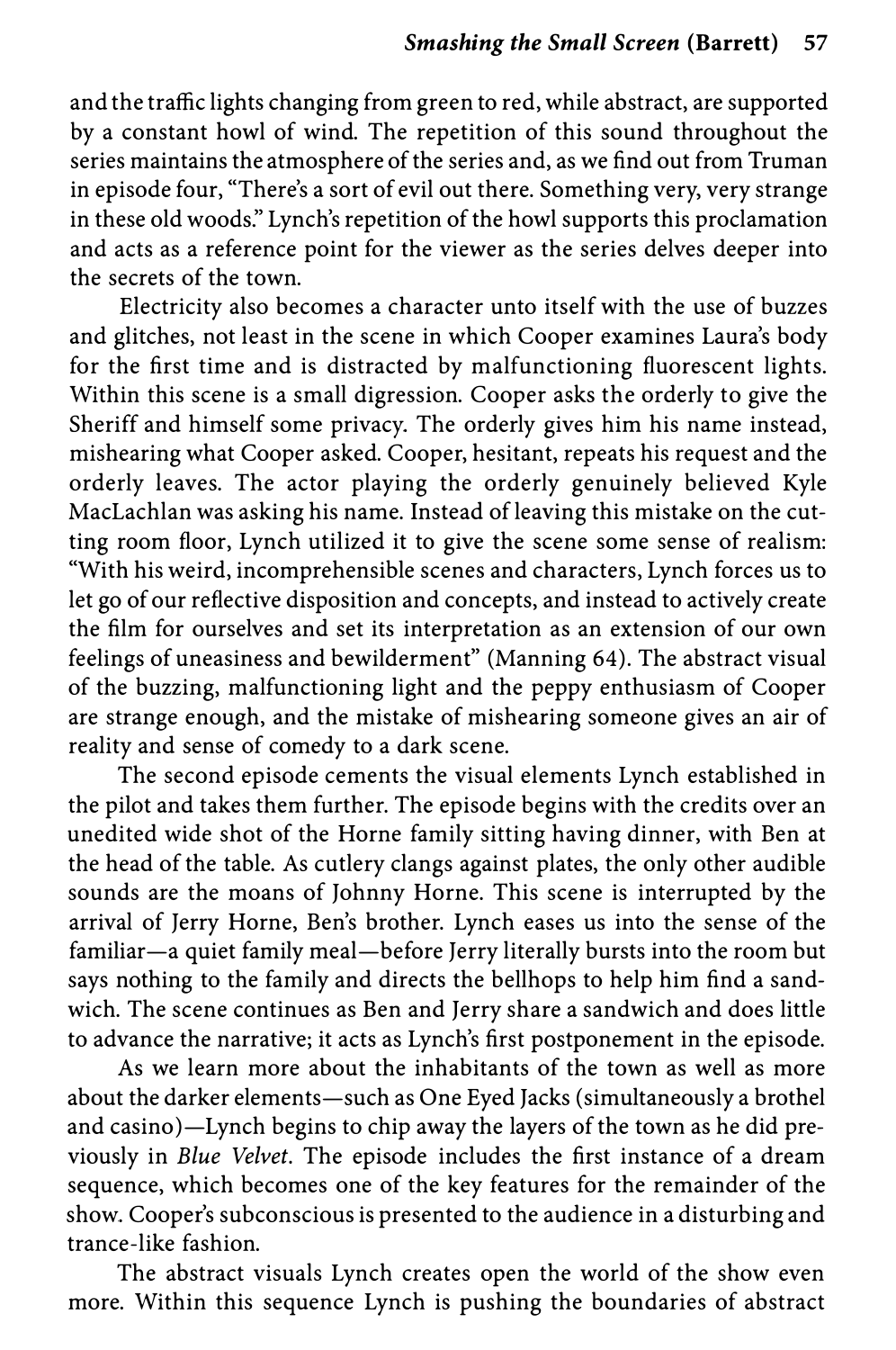imagery and sound within television. As Lynch's earlier work demonstrates, from his first experimental animated short *Six Figures Getting Sick* to *Eraserhead* and beyond, blending the use of film techniques with art practices has informed his style so that regardless of the format, feature film or television, this blend creates a distinctive style throughout his work. This episode of *Twin Peaks* is a prime example, the closing segment in particular, which blends various images seen in the series so far with new abstractions.

We are introduced to other characters/beings who have been glimpsed previously, with an emphasis on the One-Armed Man-MIKE-and BOB. The Red Room has been cited as one of the iconic moments of the show and confounded the audiences' expectations even more: "The transcendental Red Room scenes with the backwards-talking and dancing dwarf swept viewers off of their couches and into *Twin Peaks'* alternate universe. From there began the journey to a place both wonderful and strange" (Clark 9).

The aural field in this scene is best exemplified by the backward talking Man from Another Place. Despite the limitations of the soundscape in television, this was one sequence that was able to demonstrate Lynch's creativity triumphing over these restrictions and creating a fascinating, dreamlike effect transforming the images of which television drama was capable further. The disorienting editing creates flashbacks to earlier scenes from the pilot, which are refashioned to appear fresh and give these points further meaning. The repetition of Sarah Palmer running down the stairs, searching for Laura, is given added resonance here as it continues the agony of the character and the sense of loss, which is communicated to the viewer through Lynch's abstractions. Merging this edit/montage with the Red Room sequences communicates to the audience that within this world, anything is possible.

The impact of this episode, and the last Lynch would direct in season one, would maintain momentum until the end of the series. However, there was a remarkable decline in the use of abstractions subsequent to this point, and other directors could not recreate the Lynchian attributes, which would affect the show in other ways: "By the time we got to the [third] episode, which did without Lynch's direction and his writing, it seemed altogether possible that *Twin Peaks* would become a soap opera with relatively little distinction at all" (Rosenbaum 28). Despite moments of conventionality with regard to the direction, Lynch became *Twin Peaks'* anchor point.

# *Wheres David? Season Two and "Solving" the Mystery*

Season two saw the unravelling of *Twin Peaks* as a result of various challenges. Its length of 22 episodes contrasted to season one's eight episodes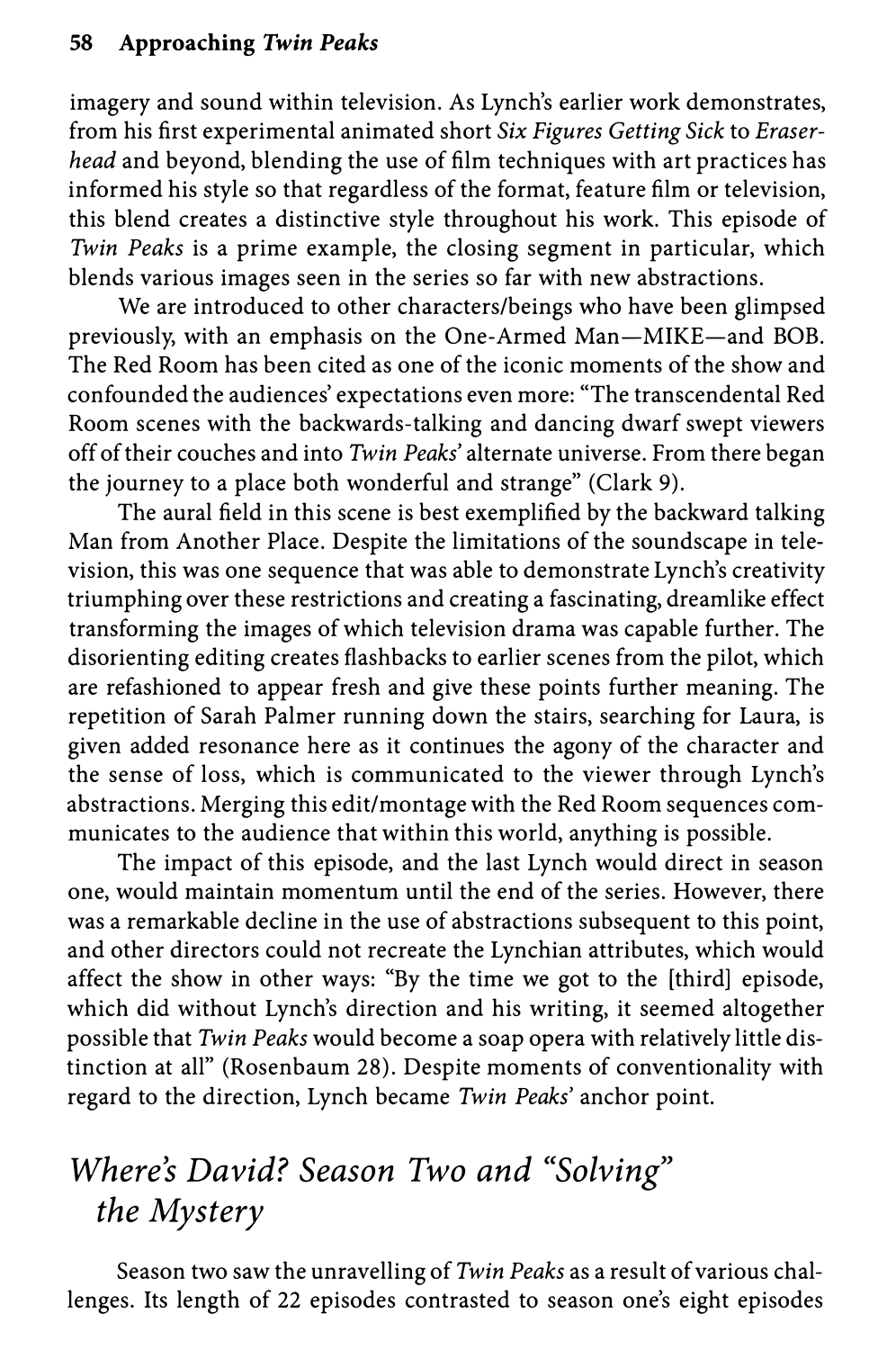including the pilot and its tight narrative, instead exploring the intersections of the town and characters. The major issue with the second season was that the network forced Lynch and Frost to reveal the killer, effectively wrapping up the central storyline. When the central narrative was cut short, it appeared that the surrounding stories, many of which had to be conjured up at very short notice and without Lynch or Frost's close involvement, could not maintain audience interest:

The way we pitched this thing was a murder mystery but that murder mystery was to eventually become the background story. Then there would be a middle ground of all of the characters we stay with for the series. And the foreground would be the main characters that particular week: the ones we'd deal with in detail. We're not going to solve the murder for a long time. This they did *not* like. They did *not* like that. And they forced us to, you know, get to Laura's killer [Lynch 180].

As the narrative began to deteriorate, more bizarre, superfluous characters were introduced. Elements also appeared to be surreal for their own sake (the pine weasel?); yet, there are strong elements to be found within Lynch's episodes.

The extended opening episode of season two reignites the abstract visuals Lynch put in place in episode three. The opening scene has Cooper conversing with a Giant who has come from another realm. The bulk of season one delved into the relationships of the characters and teased out the mystery of Laura's death but left the otherworldly aspects alone. Lynch reintroduced this aspect of the show to draw the viewers in further as well as to postpone the investigation into Laura's murder: "Fully aware that his audience is dying to know who killed Laura Palmer, Lynch begins his direction of episode [8] in a maddeningly perverse vein.... As the director once again stretches time out to absurd lengths, Cooper, though in dire straits, remains true to his character and politely signs the tab for warm milk he ordered and exchanges the thumbs-up with the ancient man" (Olson 348). Delaying the revelation, another postponement, and adding extra layers to the show's mythology was in line with Lynch and Frost's intentions from their initial pitch, as the relationships became more complicated and new characters began to emerge to take the focus off of the investigation. However, with so much in place by this point, it was clear they were faced with a double-edged sword. Of the season two opening episode, Marc Dolan observes, "In just two hours, it transformed nearly every character, plot, and situation in the show so that they were better suited to an ongoing narrative form" (39). The shifts Dolan highlights can be indicated through the darker elements Lynch visualizes this season. As the episode comes to a close, Lynch gives us a truly horrific sequence as we see Ronette Pulaski, whom we have not seen since the pilot, begin to stir as she lies in a coma. Lynch builds the scene up with static shots of hospital corridors, then, using his painterliness of camera movement,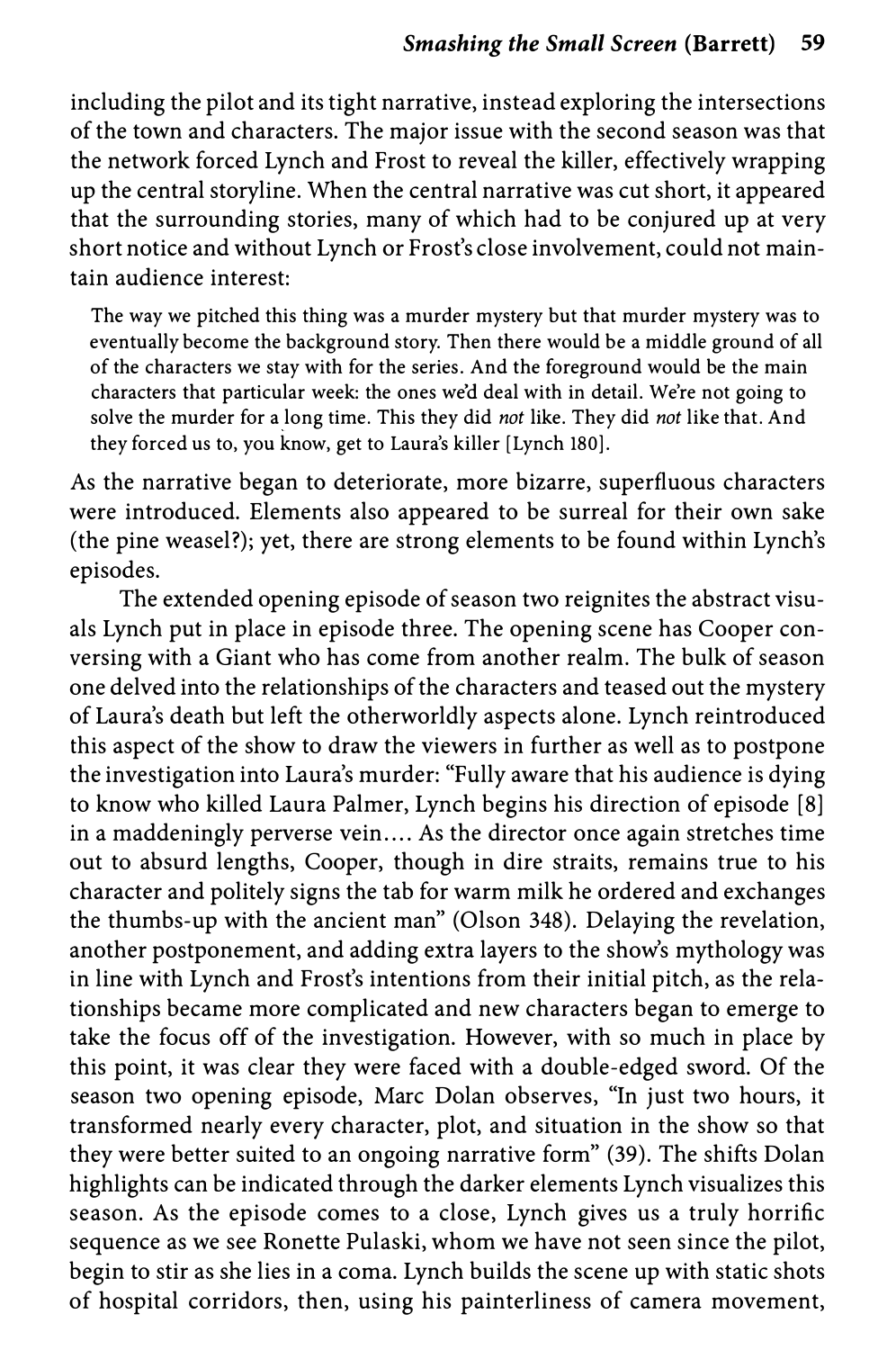slowly moves the shot through the halls whilst intercutting with a waking Ronette. Greg Olson notes, "Each hallway image has its own distinct, lowlevel humming sound, and as Lynch's camera starts to move down one of the corridors and pick up speed, the tone becomes higher, as though the point of view of an unstoppable, space-penetrating force was going into overdrive" (351). The sense of dread is created out of the most mundane of images; nonetheless it is the aural field and moving the camera into the unknown that become most effective. This marks the first time since season one that the show delves into the subconscious. It also marks Lynch's first return to the director's chair since episode three, which also contained the infamous dream sequence in the Red Room. The images are more grotesque than before, with the mysterious BOB attacking both Ronette and Laura. Lynch punctuates the scene with a distorted soundscape, and as BOB bludgeons Laura to death with a blunt object, the audience is hit with every loud beat.

Lynch helmed the succeeding episode, and continued to delay the central narrative. A key scene that plays longer than usual occurs as Cooper and Truman go to question Ronette. Conventional narrative would dictate that these characters would immediately pursue the vital questioning. Instead, Lynch delays this point of investigation with an improvised challenge of adjusting hospital stools to the appropriate height to question Ronette. Says Lynch, "When we were shooting that scene in *Twin Peaks,* the chairs were there, but then things started to develop. Cooper and Sheriff Truman have to be quiet; Ronette's obviously very disturbed and so it puts a tension in there and an absurd sort of humour at the same time" (Lynch 21). The absurd humor within this scene continues Lynch's need to draw out any chance of tension. Improvisation while filming has been a staple of Lynch's production methods for years. This technique is significant for many of *Twin Peaks'* more comically absurd moments: "As a filmmaker, David Lynch is always open to inspiration and improvisation, a sensibility uncommon on a network dramatic series, but one that allowed for moments of inspired madness in *Twin Peaks"* (Burns 17). While these moments of madness were infectious throughout the series, Lynch utilizes them more succinctly than other filmmakers helming the series. The previous episode built tension in its final scene by utilizing the mundane environment of the hospital, and Lynch continues this here. Both lead to Ronette having a traumatic relapse after Cooper shows her the sketch of BOB.

Lynch would direct only two more episodes of the second season, both of which had tremendous impact on the show. Episode 14 revealed to the audience the true identity of Laura's killer, and Lynch's treatment of the revelation pushed the show into even darker terrain. With BOB's presence increased this season, it is revealed that Laura's father Leland raped and murdered his own daughter, possibly under BOB's influence.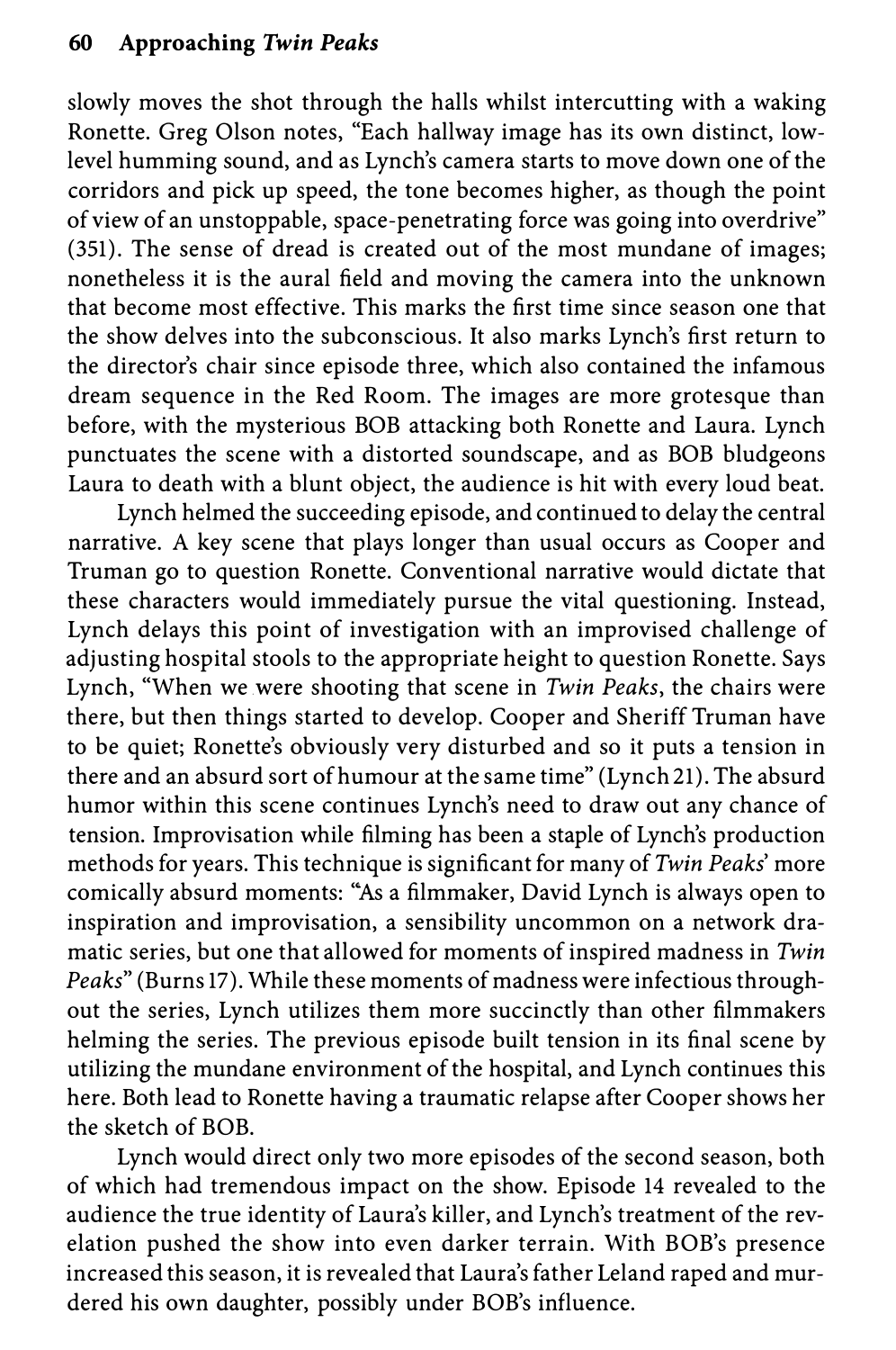Throughout this episode, Lynch subtly builds tension to this revelation. The episode opens with a trademark, unedited wide-shot of the Sheriff and his deputies, along with Cooper and his supervisor, Gordon Cole having coffee. The simplicity of the shot and the reluctance to jump-start the primary narrative of the episode-locating BOB-demonstrates Lynch's refusal to pursue more than he has to at this point. As the episode unfolds and we learn more about the relationship between Laura and BOB, we are shown Leland adjusting his tie for a long period of time in front of a mirror. The scenes in the Palmer home feature a constant click from a turntable, which acts as a metronome, counting down to the climax. Maddy, Laura's identical-looking cousin, has been staying with Leland and Sarah. Leland/BOB refuses to let her leave and kills her in one of the show's most violent episodes: "There were some pretty strange and violent things in *Twin Peaks,* and they got by. If it's not quite standard it sneaks through, but it could be that the 'not quite standard' things make it even more terrifying and disturbing: the kind of thing they don't have names for. They're not in the book so they go right through" (Lynch 178). Lynch displays the violence in wide-angles and does not cut away from Leland punching Maddy continuously. The sound is amplified with each punch. Previously, in the first season, the violence was merely implied but never visualized. In the second season, following on from the violent depiction of Ronette's dream, Lynch pushes this further in this episode because he "insisted that he would need to direct that particular episode, which turned out to be the series' most powerful and emotionally charged" (Odell 16). Lynch's insistence on directing this episode and the violent images that erupt within it is in response to both the audience's desire to know the truth as well as the network forcing the writers to reveal the killer this early in the season.

Lynch's absence during much of the second season created a void within the series. In an attempt to bring the show back to its source, and effectively an authorial voice to the show, Lynch would return for the finale. However, it was too late to inject the series once again with his production methods to save it. The final episode is one of the darkest finales in television:

Broadcast on June 10, 1991, *Twin Peaks'* final episode was viewed by 10.4 million people, an impressive number by today's standards but down considerably from the 34.6 million who had viewed the pilot one year earlier . . .. The episode, directed by David Lynch, was undeniably as strong and hypnotic as anything the series had achieved before; it just came far too late for it to matter to anyone except the diehards [Burns 82].

Lynch reverted to the surreal elements of episode two to explore them further. He brings us back into the Red Room once more as we learn it is part of the Black Lodge, an alternate realm, which acts as a shadow self for the town of Twin Peaks. Lynch condenses many of the scenes into short segments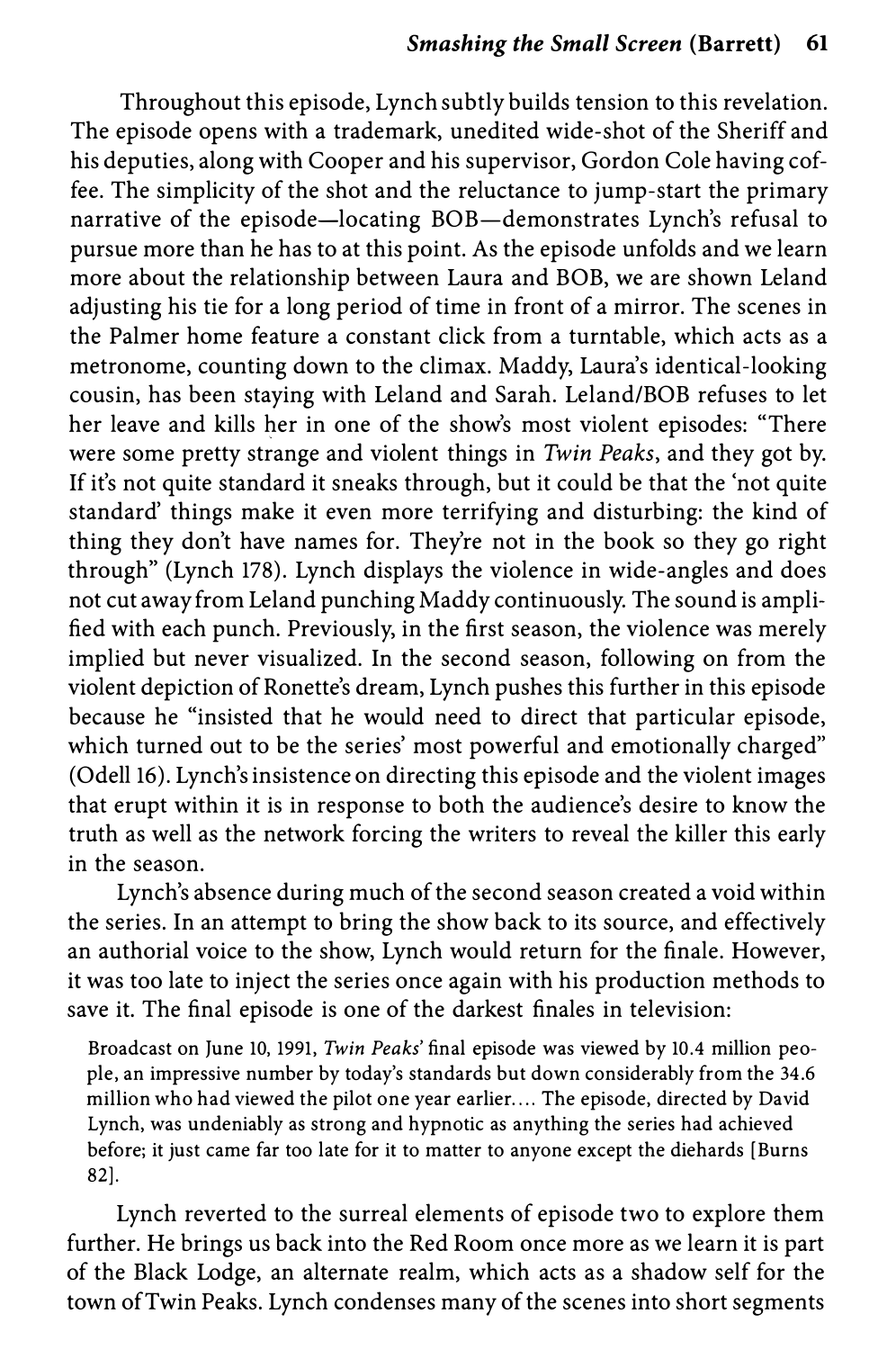#### **62 Approaching** *Twin Peaks*

and primarily focuses on the abstract nature of the Black Lodge as Cooper journeys deeper and deeper inside. Lynch rejected most of the script of the finale episode to improvise alternatives to what had been planned, and to generate new images:

The momentum of the show had turned against his initial creative impulse, a tide he could not stem until the final episode. Taking his last chance, he put Frost's written script aside and improvised with the cast to create a series finale that recaptured the initial faith in the human roots of vision and creativity in the energies beyond language, logic, and reason. But there were only so many changes possible [Nochimson 77].

Abandoning most of the narrative strategies put in place since his departure, Lynch was eager to focus on the core thematic concepts of the series, exploring the nature of the darkness underneath the tranquil. The backward talking inhabitants of the Black Lodge and the appearance of BOB make it one of the most frightening episodes as Lynch adds abstract on top of abstract to create the reality of this realm.

The flashing lights, purposefully inaudible dialogue, and characters looking into the camera defy convention and even appear to mock the audience. As the episode closes and we see BOB's reflection in the mirror, Lynch leaves the camera on Cooper's bloodied face as he laughs just as the credits roll. Lynch has had the last laugh, and has created the ultimate postponement, all in response to the show's cancellation.

#### *"How's Annie?" Final Thoughts*

*Twin Peaks* took network television by the throat and shook it to its core. Lynch's art practices and the painterliness he injected into television production-particularly the use of movement, wide-angles and slowmotion-reformed the visual landscape of the small screen. The abstractions generated from this design were reinforced by his use of sound from the howl of the wind to the noise of electricity. Anything was now possible. Frost's narrative structures shaped and transformed the conventions of drama at a time when audiences began to shy away from television. For its brief two years, *Twin Peaks* demonstrated the capabilities of television drama if given the right support, taking chances on filmmakers who are out of the mainstream and who would not take audiences for granted. The years since its cancellation have seen it influence many cult shows, including *The X-Files*  (1993-2002) and *Buffy the Vampire Slayer* (1997-2003) as well as the surreal elements of *The Sopranos* (1999-2006). Lynch returned to Twin Peaks in *Twin Peaks: Fire Walk with Me* (1992) to revisit Laura's final days. Some found it too extreme, favoring the comedic elements of the series rather than the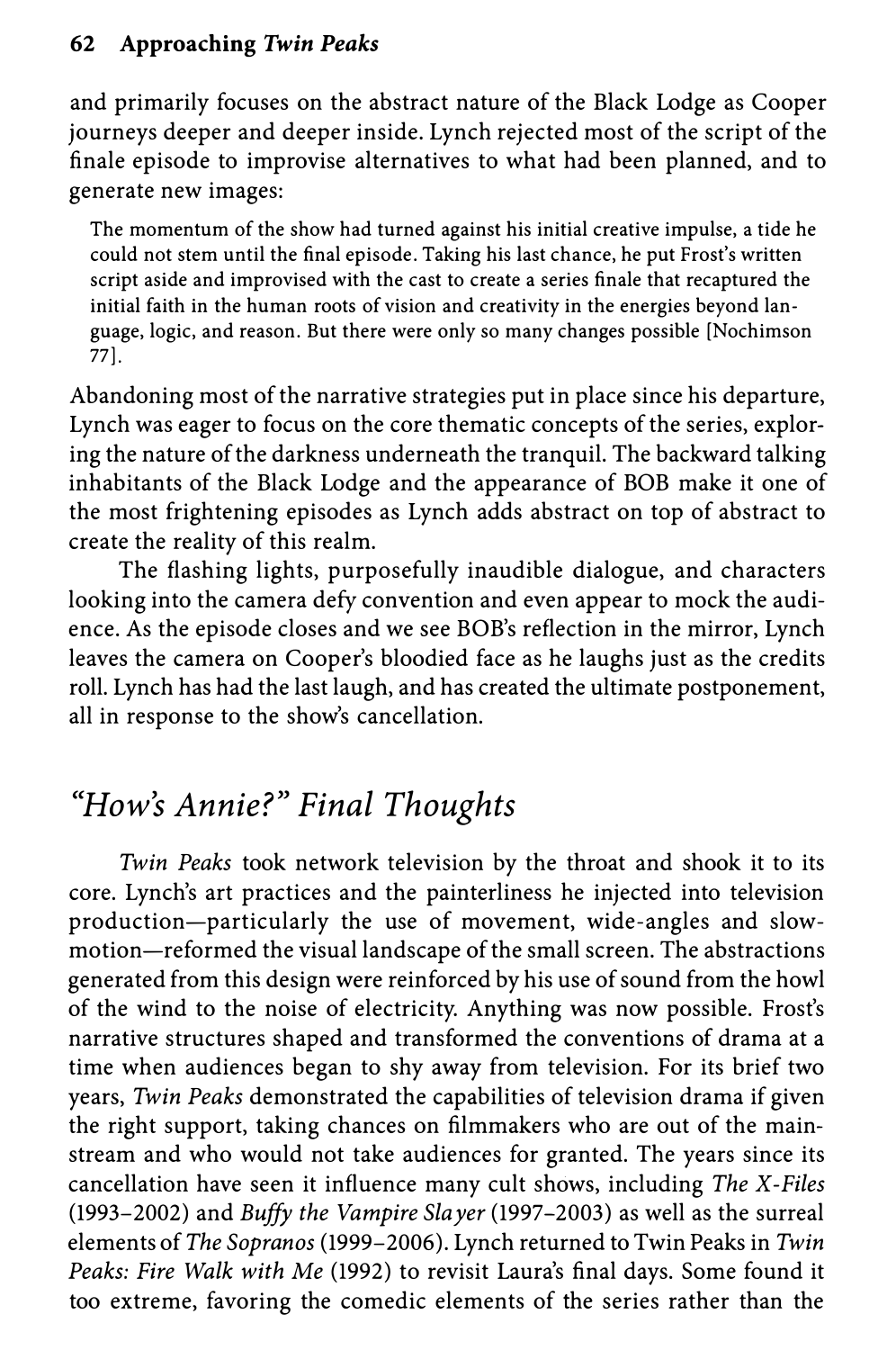darker aspects of the film: *"Twin Peaks: Fire Walk with Me* opens with a 'snow show': a screen filled with blue static. The camera pulls back, a woman screams 'No!' and the screen of what we now identify as a television is smashed. *Twin Peaks* helped to destroy the boundaries between media. Assigned the task of inoculating network television with cinema, it ultimately contaminated cinema with television" (Ayers 104). Destroying the television set in the film's opening moments gave the viewers the sense that this would be completely different from the show, and the film expanded the television show's mythology further. With an 18-episode series scheduled to air in 2017, and Lynch helming all 18 hours, the audience are ready to visit the town once more. The original series began to drift and become something else entirely during the period of Lynch's absence: "When *Twin Peaks* was cancelled, it was drifting, sustained by the original actors who labored against increasingly selfconscious dialogue, hackneyed casting of new characters, and emotional and action-orientated storylines that occasionally sank to cult strategies of parodying and commenting on itself"(Nochimson 93).

Lynch's production methods and visual abstractions were a core facet of the show. Without them, and as demonstrated by the lack of interest from the audience after his departure, the directors who succeeded him could not replicate his style. Refashioning the painterly aspects of Lynch's art practice and cinematic techniques for television not only expanded the possibilities for filmmakers working within small screen production but also allowed for more risks to be taken. Television was reformatted, reimagined and revised. Bringing a painter's eye to the small screen created a vast canvas on which to experiment, and the blend of images, hypnotic music, and subversive sound design provided new opportunities for future writers, directors and producers. Lynch and Frost created a world of dark dreams, backward talking beings and slices of cherry pie. Though it descended into parody, it still remains one of the key, if not *the* key, television shows in history.

#### WORKS CITED

- Ayers, Sheli. "Twin Peaks, Weak Language and the Resurrection of Affect:' *The Cinema of David Lynch: American Dreams, Nightmare Visions.* Ed. Erica Sheen and Annette Davison. London: Wallflower Press, 2004. 93-106.
- Bianculli, David. *"Twin Peaks." The Essential Cult TV Reader.* Ed. David Lavery. Lexington: University Press of Kentucky, 2010. 307-13.
- Bignell, Jonathan. *An Introduction to Television Studies: Second Edition.* Abingdon: Routledge, 2008.
- Braziel, Jane Evans. "'In Dreams .. .' Gender, Sexuality and Violence in the Cinema of David Lynch.'' In *The Cinema of David Lynch: American Dreams, Nightmare Visions.* Ed. Erica Sheen and Annett Davison. London: Wallflower Press, 2004. 107-18.
- Burns, Andy. *Wrapped in Plastic: Twin Peaks.* Toronto: ECW Press, 2015.
- Caldwell, John Thornton. "Modes of Production: The Televisual Apparatus.'' *The Television Studies Reader.* Ed. Robert Clyde Allen and Annette Hill. London: Routledge, 2004. 293-310.